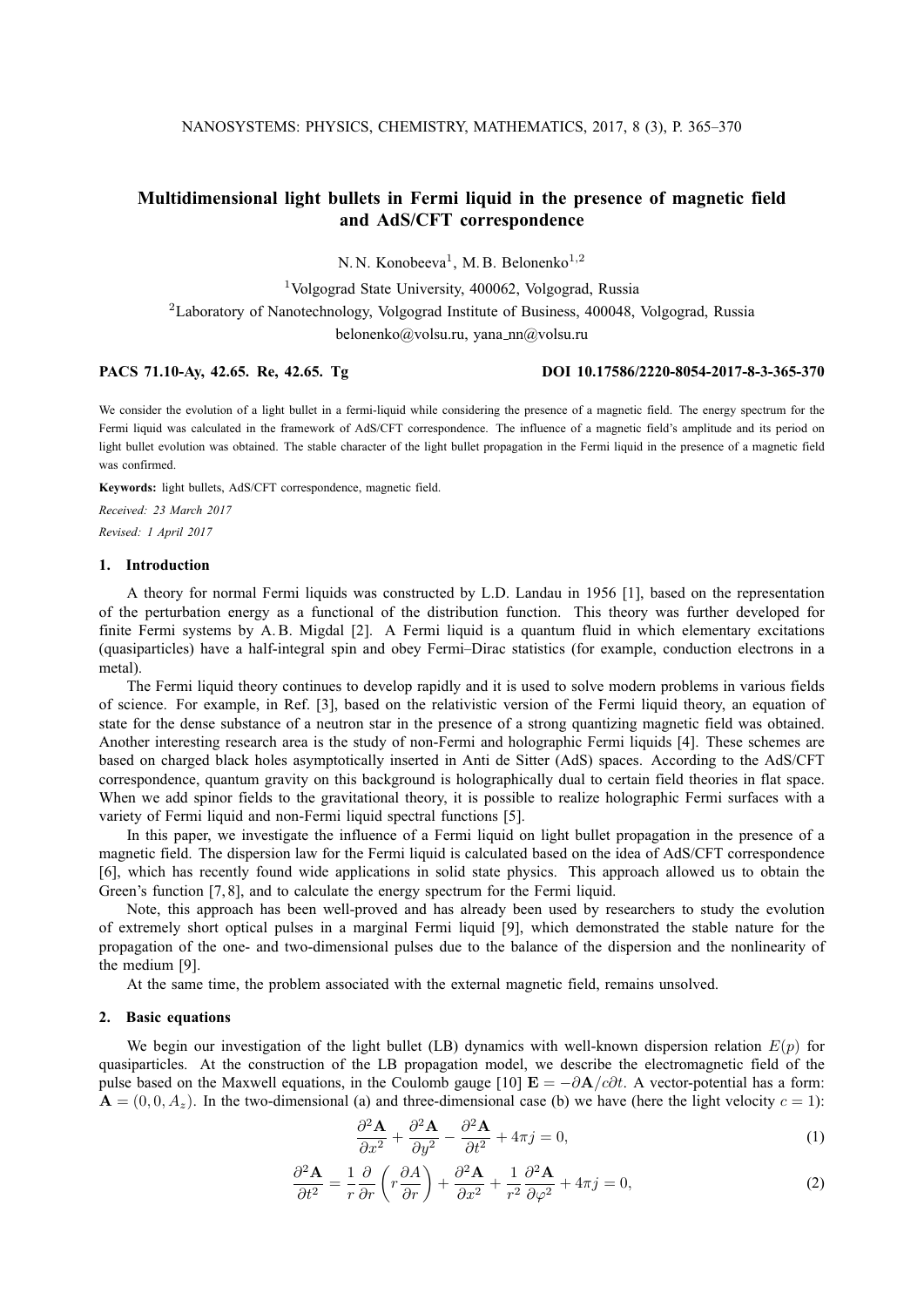where  $j$  is the electric current that appears due to the action of the electric field of the pulse on quasiparticles. Here, in the two-dimensional case, we neglect with the light bullet diffraction scattering in the direction perpendicular to the propagation axis. Since for the non-Fermi liquids, there is a region with a large lifetime of quasiparticles, the quasiparticles ensemble at typical time for the dynamics problems of the light bullets (order  $10^{-14}$  s) can be described in the framework of the collisionless kinetic Boltzmann equation [11]:

$$
\frac{\partial f}{\partial t} - \frac{q}{c} \sum_{\alpha} \frac{\partial A_{\alpha}}{\partial t} \frac{\partial f}{\partial p_{\alpha}} = 0, \tag{3}
$$

where  $f = f(p_\alpha, s, t)$  is the distribution function, which implicitly depends on the coordinate. The distribution function f at the initial time coincides with the equilibrium function of the Fermi distribution  $F_0$ :

$$
F_0 = \frac{1}{1 + \exp\left\{E\left(\mathbf{p}\right) / k_b T\right\}},\
$$

where T is the temperature,  $k_b$  is the Boltzmann constant. For the current density  $\mathbf{j} = (0, 0, j_z)$  we can write:

$$
j_z = q \int d^3 p v_z f,\tag{4}
$$

here, we introduce the group velocity  $v_z = \partial E(\mathbf{p})/\partial p_z$ . Solving the equation (3) by the method of characteristics, one can obtain:

$$
j_{z} = q \int_{-q_{0}}^{q_{0}} \int_{-q_{0}}^{q_{0}} \int_{-q_{0}}^{q_{0}} d^{3}pv_{z} \left[ p - \frac{q}{c} A_{z} \left( t \right) \right] F_{0} \left( \mathbf{p} \right). \tag{5}
$$

The integration in Eq. (5) is carried out over the first Brillouin zone,  $q_0$  corresponds to the layer near the Fermi surface. The dependence of the basic quantities on  $q_0$  has a logarithmic nature, which allows us to arbitrarily choose it.

#### **3. The excitation dispersion law and AdS/CFT correspondence**

We begin with the dispersion law (here  $k$  is measured from the Fermi level):

$$
\varepsilon = \varepsilon\left(|k|\right), \ |k| = \left(k_z^2 + k_\perp^2\right)^{0.5}.\tag{6}
$$

It is more convenient to present in the following form:

$$
\varepsilon = \varepsilon \left( k_z, k_\perp^2 \right). \tag{7}
$$

Let us write the expression for the current density. It can be found, for example, in the Ref. [12]:

$$
j = n_0 \int dk \, v_x \left( k_z - A, k_\perp^2 \right) f \left( k_z, k_\perp^2 \right), \tag{8}
$$

Here, f is the distribution Fermi function,  $v_x =$  $\partial\varepsilon\left(k_z,k_{\perp}^2\right)$  $\frac{\partial}{\partial k_x}$ .

For the low-temperature case, we can change  $f$  on 1 in the layer near the Fermi surface. The layer thickness is defined with the conservation of the number of particles:

$$
\int_{-\Delta}^{\Delta} dk = \int_{ZB} dk f.
$$

Then:

$$
j = n_0 \int_{-\Delta}^{\Delta} dk_z \int_{0}^{\sqrt{2}\Delta} k_{\perp} dk_{\perp} \int_{0}^{2\pi} dk_{\phi} \frac{\partial \varepsilon (k_z - A, k_{\perp}^2)}{\partial k_x} = \pi n_0 \int_{0}^{2\Delta^2} dx \left( \varepsilon (\Delta - A, x) - \varepsilon (-\Delta - A, x) \right).
$$
 (9)

Let us specify the dispersion law  $\varepsilon = \varepsilon(k_z, k_\perp^2)$  using AdS/CFT correspondence ideas and following the work [13].

Let us consider two- and one-dimensional boundary theories, corresponding to a gravity theory in asymptotically  $AdS<sub>4</sub>$ . The Lagrangian can be chosen in standard type for both gravitational field and gauge field with  $U(1)$ symmetry [13]:

$$
L = \frac{1}{2g^2} \left( R + \frac{6}{\Lambda^2} \right) - \frac{1}{4e^2} F_{\mu\nu} F^{\mu\nu}, \tag{10}
$$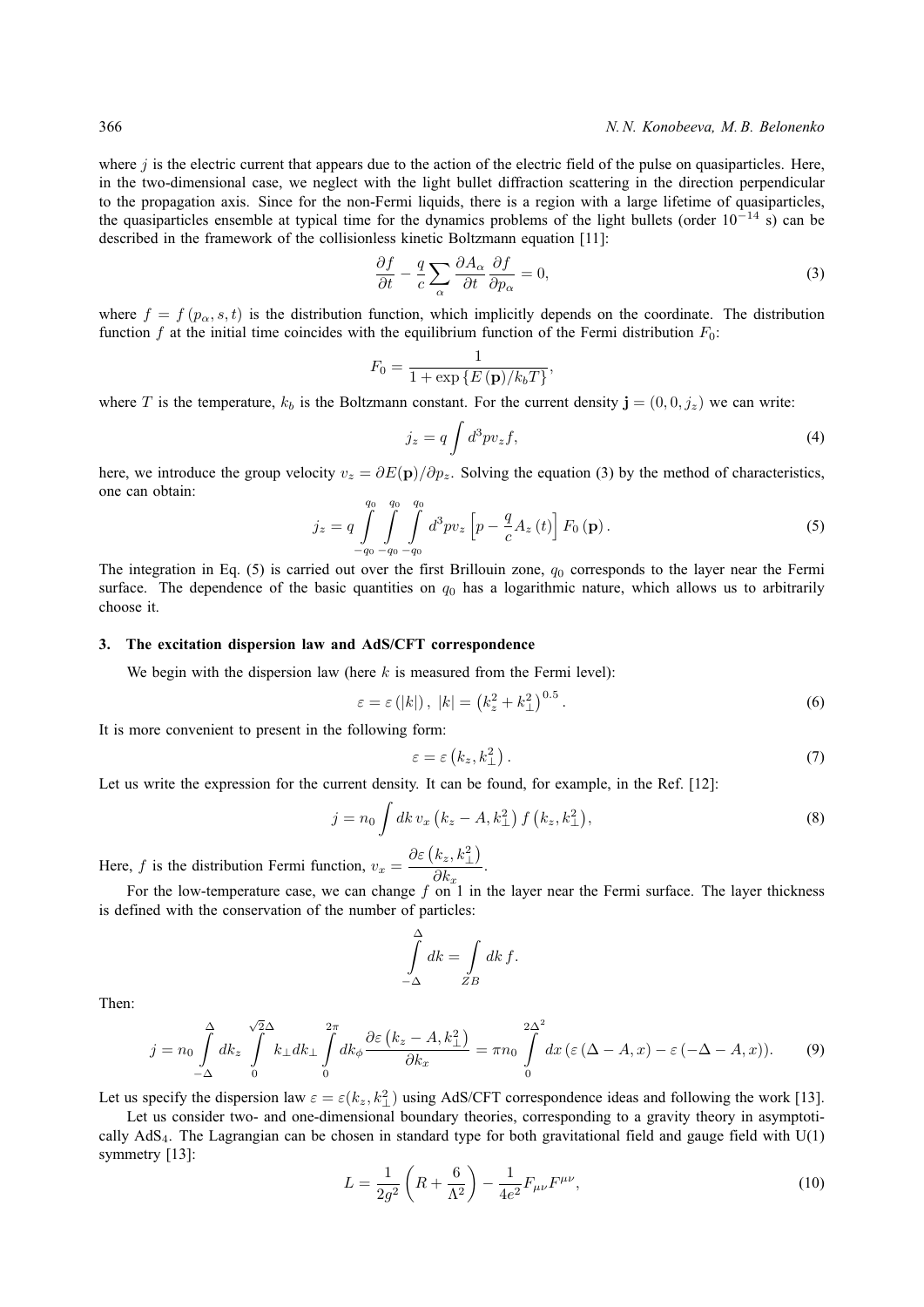where g is gravitational interaction constant, e is a charge,  $F_{\mu\nu}$  is stress tensor for the gauge field. The given choice of the Lagrangian is in accordance with the solution as the Reissner-Nordstrom-AdS black hole:

$$
ds^{2} = \frac{\Lambda^{2}}{r^{2}} \left( -f(r)dt^{2} + \frac{dr^{2}}{f(r)} + dx^{2} + dy^{2} \right),
$$
  
\n
$$
A_{0} = \mu \left( 1 - \frac{r}{r_{+}} \right)
$$
\n(11)

here  $\mu$  corresponds to chemical potential as usual,  $r_{+}$  is according to event horizon.

There are the following expressions:

$$
f(r) = 1 - \left(1 + \frac{r_+^2 \mu^2}{2\gamma^2}\right) \left(\frac{r}{r_+}\right)^3 + \frac{r_+^2 \mu^2}{2\gamma^2} \left(\frac{r}{r_+}\right)^4,
$$
  
\n
$$
T = \frac{1}{4\pi r_+} \left(3 - \frac{r_+^2 \mu^2}{2\gamma^2}\right),
$$
  
\n
$$
\gamma = e\Lambda/g,
$$
\n(12)

here  $T$  is temperature. Selecting the Lagrangian for sample fermions in the following form:

$$
L = \bar{\psi}\Gamma^{\mu}\left(\partial_{\mu} + \frac{1}{4}\omega_{\mu}^{ab}\Gamma_{ab} + iA_{\mu}\right)\psi - m\bar{\psi}\psi,
$$
\n(13)

where m is mass,  $\frac{1}{4}\omega_{\mu}^{ab}\Gamma_{ab}$  corresponds to spin interaction. Then, we define the Green's function for fermionic operator  $O_{\psi}$  as follows:

$$
G_R(t, \bar{x}) = i\theta(t) \left\langle \left\{ O_{\psi}(t, \bar{x}), O_{\psi}^+(0) \right\} \right\rangle
$$

where  $\theta(t)$  is the Heaviside step function, angle brackets signify averaging, curved brackets signify anticommutator. As it is shown in [13] the Green's function has the form:

$$
G_R(w,\bar{k}) = \frac{h}{k - k_F - w/v_F - \Sigma(w,k_F)}
$$
(14)

where  $k = |\bar{k}|$ ,  $k_F$  is Fermi momentum,  $v_F$  is Fermi velocity. The main difference of the given Green's function, whose poles determine the dispersion law of quasiparticles lies in the fact that the quasiparticles' dissipation highly depends on parameter:  $\nu_k = \frac{1}{\sqrt{k}}$ 6 s  $m^2L^2+\frac{3k^2}{2}$  $\frac{\partial u}{\partial t^2} - \gamma^2$ . Note,  $\nu$  is closely related to the critical exponent.

At low temperatures, the dispersion law can be written using AdS/CFT corrspondence:

$$
\varepsilon(k) = c\left(k_z^2 + k_\perp^2\right)^{\nu/2}.\tag{15}
$$

Taking into account the magnetic field, which we assume is spatially modulated for the problem generality:  $H = Q \cdot \sin(\alpha \cdot y)$ , we can write the current density in its explicit form:

$$
j(A) = \frac{\pi n_0 c}{0.5 \nu + 1} \left( \left( \Delta + A \right)^{\delta_1} - \left( \Delta - A \right)^{\delta_1} + \left( \left( \Delta - A \right)^2 + 2 \Delta^2 \right)^{\delta_2} - \left( \left( \Delta + A \right)^2 + 2 \Delta^2 \right)^{\delta_2} \right),
$$
  
\n
$$
\delta_1 = \nu + 2 + H, \quad \delta_2 = 0.5 \nu + 1 + H.
$$
 (16)

The relation between the parameter  $\nu$  and the magnetic field is given by formula [14]:

$$
v_k = \sqrt{\frac{k^2 + m^2}{6} - \frac{q_{eff}^2}{12}}, \quad q_{eff} = q\sqrt{1 - \frac{h^2}{3}},\tag{17}
$$

where q is the fermion charge,  $q_{eff}$  is the effective charge, h is the magnetic field, m is the fermion mass.

## **4. Dynamics of light bullets with a plane wave front**

Further, we consider two-dimensional light bullets with the initial conditions:

$$
A(x, y, 0) = B \cdot \exp\left(-x^2/\gamma_x^2\right) \cdot \exp\left(-y^2/\gamma_y^2\right),
$$
  
\n
$$
\frac{dA(x, y, 0)}{dt} = B \cdot \frac{2u}{\gamma_x^2} \cdot \exp\left(-x^2/\gamma_x^2\right) \cdot \exp\left(-y^2/\gamma_y^2\right),
$$
\n(18)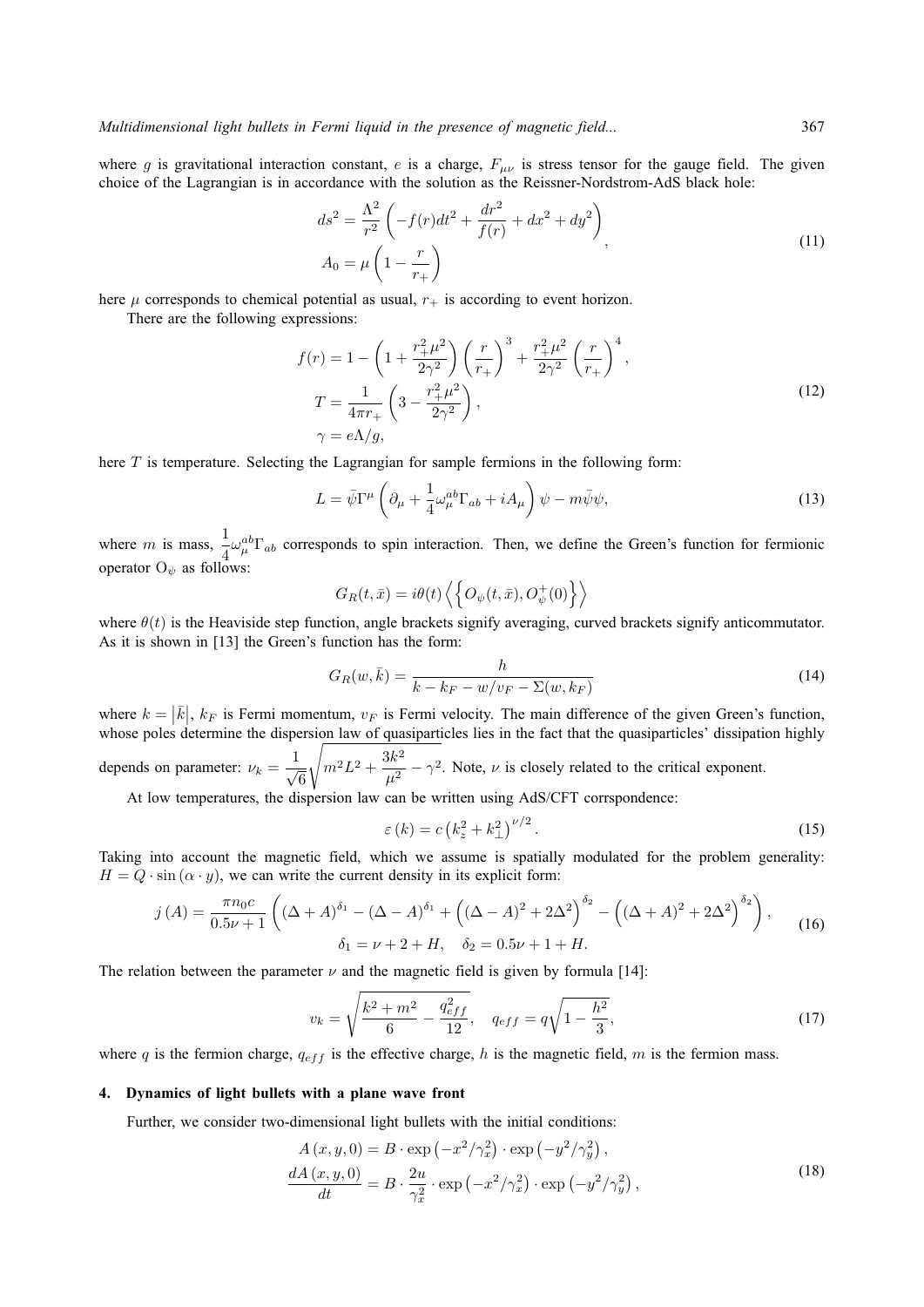where is the pulse amplitude, u is the initial velocity of the pulse along the x axis,  $\gamma_x$ ,  $\gamma_y$  define the pulse width. Equations (1, 14) were solved numerically with a direct difference scheme of the cross type [15]. The time and coordinate steps were determined from the standard stability conditions.

The influence of the magnetic field amplitude on two-dimensional light bullets is presented in Fig. 1.



FIG. 1. The intensity of 2D electromagnetic pulse  $I(x, y, t) = E^2(x, y, t)$  for the Fermi liquid  $(t = 1 \cdot 10^{-13} \text{ s}, \alpha = 0.01)$ : a)  $Q = 0.1$ ; b)  $Q = 0.2$ ; c)  $Q = 0.4$ . Units along the x and y axis correspond to 20 nm

It should be noted that the magnetic field amplitude practically has little effect on the shape and amplitude of the main pulse. We have only changes in the "tail" after the main pulse. Moreover, the larger Q value, the greater part of the energy is pumped to the "tail".

The influence of the period of modulation of the magnetic field on a two-dimensional ultimately short pulse is demonstrated in Fig. 2.



FIG. 2. The intensity of 2D electromagnetic pulse  $I(x, y, t) = E^2(x, y, t)$  for the Fermi liquid  $(t = 1 \cdot 10^{-13} \text{ s}, Q = 0.2)$ : a)  $\alpha = 0.01$ ; b)  $\alpha = 0.05$ ; c)  $\alpha = 0.1$ . Units along the x and y axis correspond to 20 nm

As in the case of different amplitude values for the magnetic field, we observe a change in the shape of the "tail" following the main pulse, which is not affected by the period of the magnetic field.

A picture of the light bullet propagation in the Fermi liquid in the three-dimensional case can be seen in Fig. 3 and Fig. 4. The initial condition in the three-dimensional case was chosen in the form:

$$
A(x, r, 0) = R \cdot \exp\left(-\frac{(x - x_0)^2}{\gamma_x^2}\right) \exp\left(-\frac{r^2}{\gamma_r^2}\right),
$$
  

$$
\frac{dA(x, r, 0)}{dt} = 2R\nu_x \frac{(x - x_0)}{\gamma_x^2} \exp\left(-\frac{(x - x_0)^2}{\gamma_x^2}\right) \exp\left(-\frac{r^2}{\gamma_r^2}\right),
$$
\n(19)

where r is the radius, R is the amplitude,  $\gamma_x$ ,  $\gamma_r$  define the pulse width,  $x_0$  is the initial displacement of the pulse center,  $\nu_z$  is the initial velocity of the pulse along the x axis. Note that as in the 2D case, time is the evolution variable.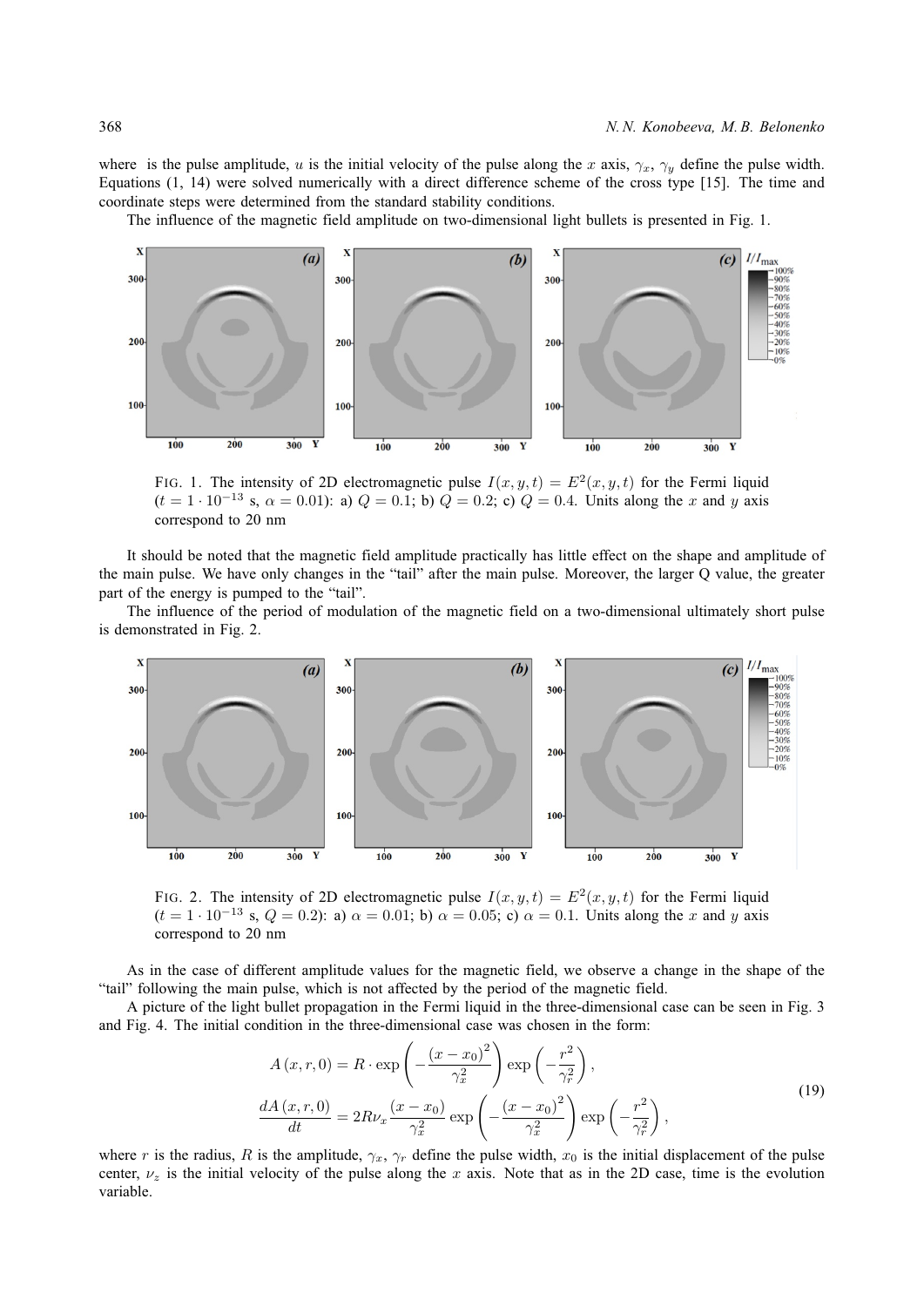

FIG. 3. The intensity of 3D electromagnetic pulse  $I(x, r, t) = E^2(x, r, t)$  for the Fermi liquid  $(t = 1 \cdot 10^{-13}$  s,  $\alpha = 0.01$ : a)  $Q = 0.1$ ; b)  $Q = 0.2$ ; c)  $Q = 0.4$ . Unity along the r-axis corresponds to 30 nm, along the  $x - 20$  nm



FIG. 4. The intensity of 3D electromagnetic pulse  $I(x, y, t) = E^2(x, y, t)$  for the Fermi liquid  $(t = 1 \cdot 10^{-13} \text{ s}, Q = 0.2)$ : a)  $\alpha = 0.01$ ; b)  $\alpha = 0.05$ ; c)  $\alpha = 0.1$ . Unity along the r-axis corresponds to 30 nm, along the  $x - 20$  nm

Here, we observe an analog of the two-dimensional pulse behavior. And, accordingly, the change in the amplitude and period of the magnetic field causes only a change in the "tail" shape.

Thus, it is shown that the light bullet in the Fermi liquid propagates stably when the main parameters of the modulated magnetic field (amplitude and period) change.

### **5. Conclusions**

Based on the obtained results, we can conclude the following:

- **1.** The model, which describes the dynamics of ultra-short 2D and 3D laser pulses in a Fermi liquid in the frameworks of AdS/CFT correspondence while taking into account the magnetic field, is proposed.
- **2.** The numerical calculations show that in the 2D and 3D cases, there are stable nonlinear waves, light pulses that are localized in two or three directions.
- **3.** Regarding the light bullet propagation in the Fermi liquid, its dispersion in the transverse direction is rather weak, and the energy is mainly concentrated in the central region of the pulse.

#### **Acknowledgments**

This work was supported by the Ministry of Education and Science of the Russian Federation, Project No. MK-4562.2016.2 and by the Russian Foundation for Basic Research (Project No. 16-47-340366). Numerical modeling was carried out in the framework of the state assignment of the Ministry of Education and Science (Project No. 2.852.2017/4.6).